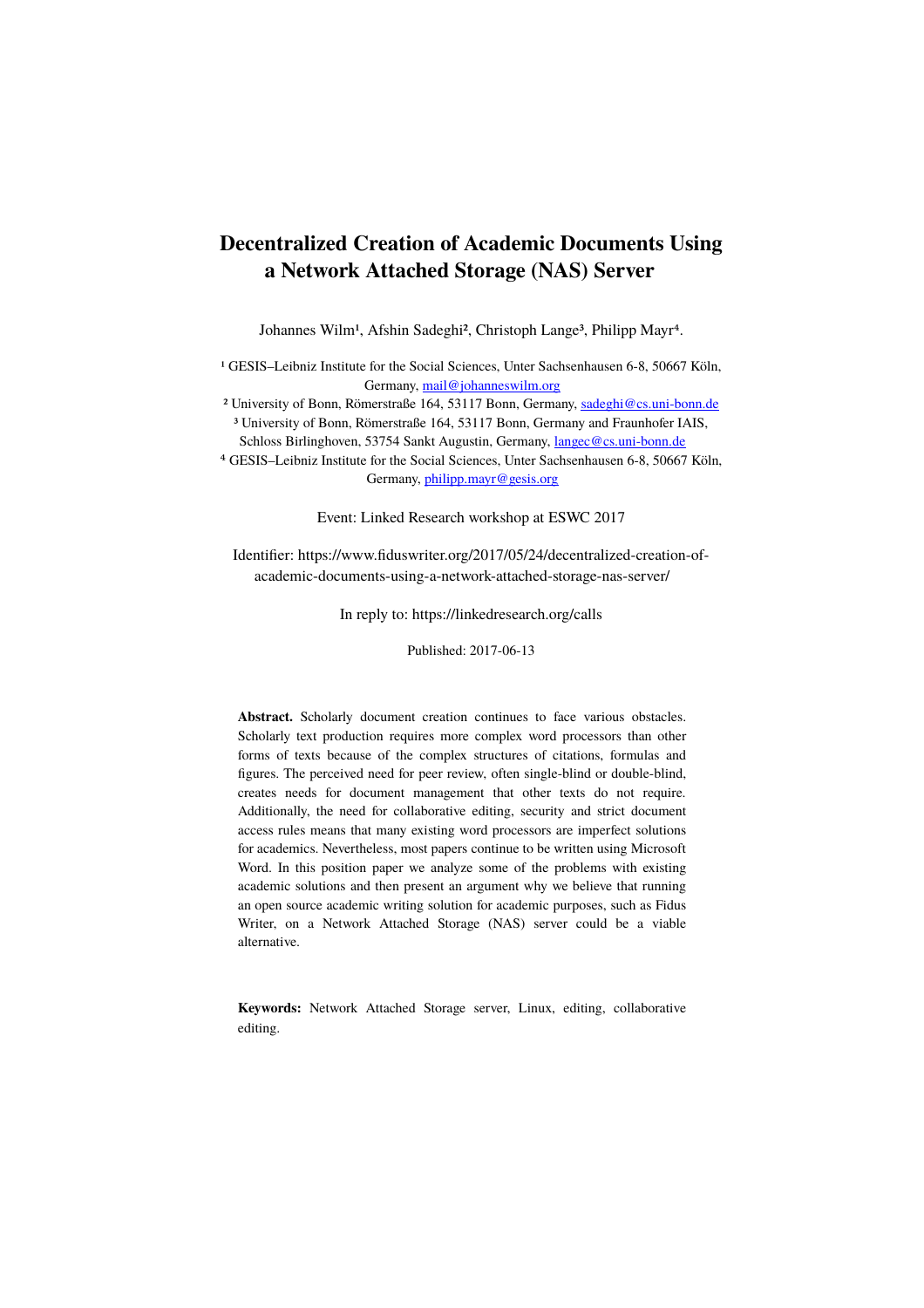#### **1 Issues with existing approaches**

## **1.1 Issues with Microsoft Word and other general word processors for academics**

Microsoft Word has the advantage that users are familiar with its easy to use What-You-See-Is-What-You-Get (WYSIWYG) interface. However, articles authored in Word have the problem that they lack semantic information, which means that conversion for final publication into other formats will be more difficult and will require human intervention. Because the conversion process is imperfect, there is also the chance of loss of information or misinterpretation on the part of the human executing the conversation. The same is true for open source alternatives with a similar user interface and workflow, such as LibreOffice or OpenOffice.org.

Additional problems occur if one needs to collaborate on a text among several writers: Collaborative editors such as Google Docs or Microsoft Office 365 Online place the documents on servers outside of the control of the user, and potentially confidential information is shared with companies operating servers that could be targeted by espionage. Espionage may be even easier if information is stored in a standard data store companies.

One may argue that information that is to be published will be available anyway. This is true for a lot of fields, but there are some fields where even published material is only made accessible to a small amount of people. And even in those circles where it is made available publicly at the time of publication, not everyone is comfortable with giving specific parties early access to the material.

#### **1.2 Issues with web services targeting academic writers**

Some new online writing services have appeared in recent years<sup>[1](#page-1-0)</sup> to target academic writers specifically. These editors handle citations, formulas and the like, and conversions to final output formats will therefore require less or no human intervention.

While these editors may have solved much of the conversion issues, in so far as they are closed source applications hosted by a single company, they have the same security issues as Google Docs and Microsoft Office 365 Online. Open source

<span id="page-1-0"></span><sup>1</sup> Among the academic text editing apps that have appeared are: Authorea, Fidus Writer, ShareLaTeX and WriteLaTeX/Overleaf. Other, decentralized, editors exist, such as Dokieli or Laverna, but due to the way they are opeting, they are not able to provide realtime collaboration.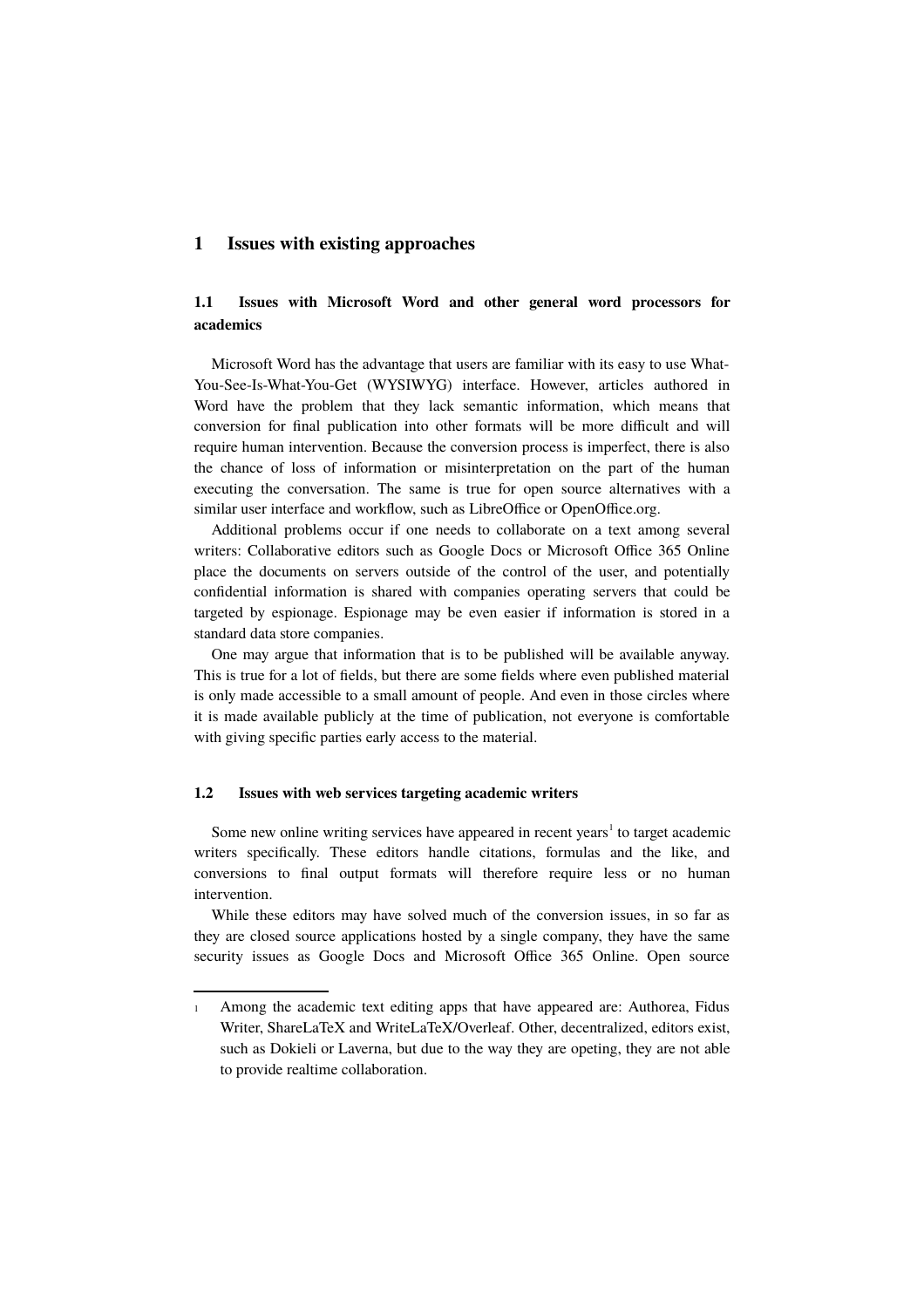alternatives, such as Fidus Writer and ShareLaTeX, in theory have less of this issue, as the application can be installed on a secure server. In practice, most users will not have their own regular server, so that this option is not really accessible to them. Should they hire server space from a third party, they may have more control over which country their data will be stored in, but they will still be exposing their data to the company operating the server.

#### **1.3 Issues with decentralized document editing in a collaborative way**

An alternative for decentralized collaboration is one where the editing application is installed on the end user's computer. This solves the problem of the server, but it creates a number of other challenges:

- 2 General installation processes are too complex for novice users. The fact that the developers of the editing software cannot know which OS their end users will be running makes it hard to give standardized installation instructions.
- 3 Users today are often working on sections of the Internet behind routers with changing IP numbers on the internet. Permanent IP numbers are given out by Internet Service Providers (ISPs) only for an extra fee or not provided at all. Without any other aids, it is therefore somewhat tricky to connect two computers with each other if they are on different local networks. While there are ways around this problem accessible to IT professionals, it will likely be too complex for the average end user.
- 4 If two users are collaborating on writing a document, but they are working at different times and cannot guarantee that either computer is on the Internet the entire time, merging changes becomes a problem. Even though merging mechanisms may find a way to automatically merge changes. There is no guarantee that the human language and argument described in the text still make sense if texts are not merged immediately and writers can be guaranteed that the version they are working on contains all the additions made by other collaborators.

Taken together, these points mean that a direct real-time collaboration setup cannot reasonably be established and run by computer novices without significant help from IT professionals.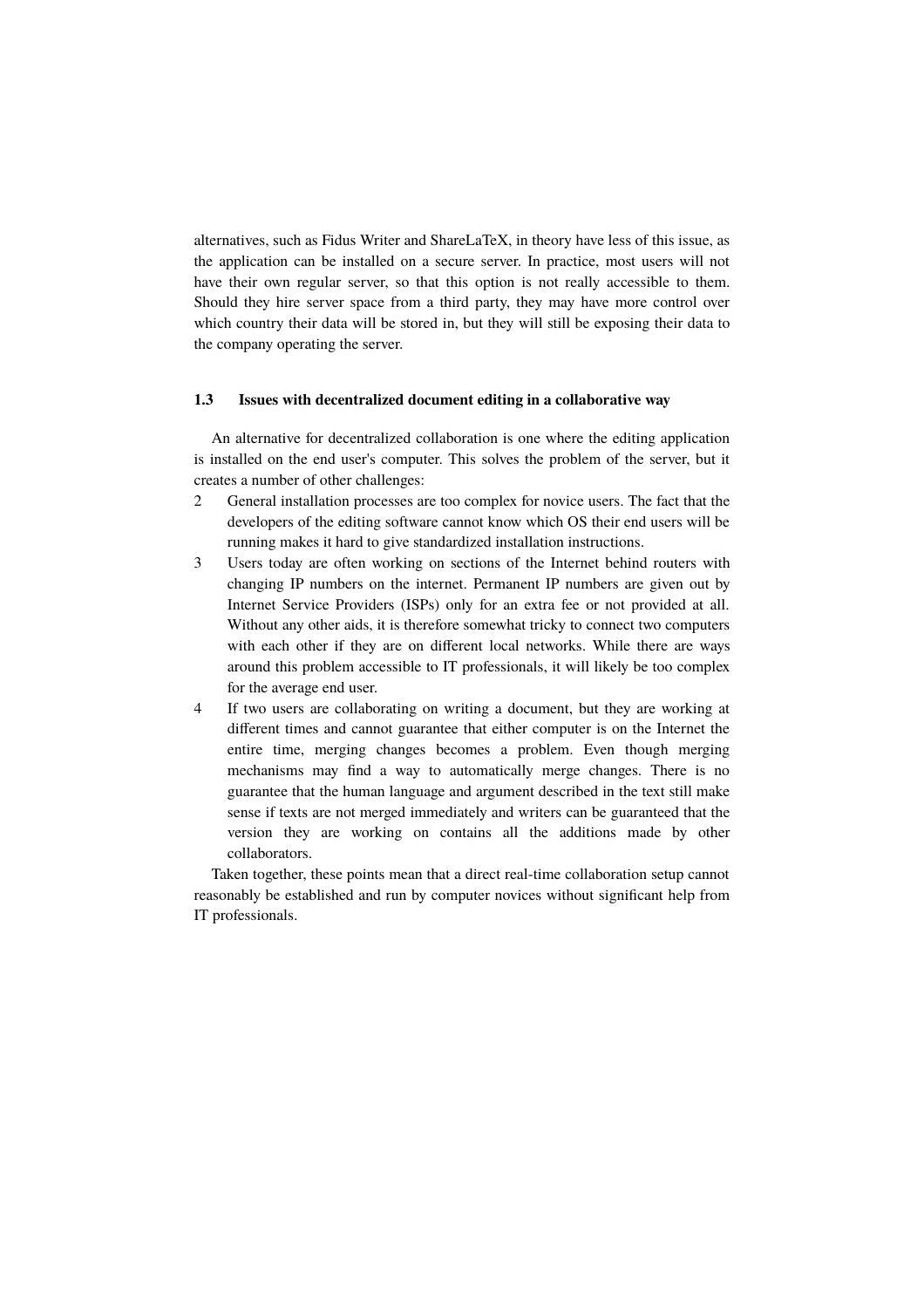## **5 Decentralized document editing using a Network Attached Storage (NAS) Server**

Another option is the installation of a small and local server on the side of one of the document editors. Even search giant Google, known for its various cloud services, recognizes the need for data stored locally on smaller servers as it offers its Google Search Appliance product for companies with large amounts of data<sup>[2](#page-3-0)</sup>. NAS servers can fulfill a similar role, but scaled to the comparatively smaller amount of data needed within an academic text editing setting.

NAS servers solve some of the issues encountered when trying to run collaboration from the end user's computer: If one targets one specific NAS platform, the installation process can be simplified to a few clicks and filling in forms that even novice computer users can handle. The lack of a permanent IP address is made up by a dynamic DNS service offered by the vendor of the NAS server. As the installation and management procedures of NAS servers generally take place through web interfaces, they are made to be capable of serving at least basic web pages. As long as the NAS Server can be turned on and connected to the Internet constantly, it does not matter that the end users connect to the document at different times. Another alternative may be a mini-computer such as inexpensive Linux computers that are sold within a similar price range of around 90-200 Euros. Different from NAS servers, they are targeting more advanced users and do not always come with the same dynamic DNS service built-in.

The usage of NAS servers for this purpose creates some other challenges however, as the main purpose of the devices is that of a storage device for backup of files and not a general web server for real-time collaboration. CPU power and RAM are therefore somewhat limited. Also, the NAS represents an extra cost to the end user, which means that the more costly devices will not be an option in many cases.

#### **6 Test setup**

In order to find out whether a NAS Server would be a practical alternative, we took a NAS device from the lower end of the spectrum – a Synology DS215J that had been running online for 2.5 years for backup purposes – and we tried to install Fidus Writer on it. Fidus Writer was chosen because it targets specifically computer novices in the humanities and social sciences who require a WYSIWYG user interface that still provides all the features needed for scientific text editing [1]. Other features that are particularly useful are citation and figure management, formula editing as well as

<span id="page-3-0"></span><sup>2</sup> <https://enterprise.google.com/search/products/gsa.html>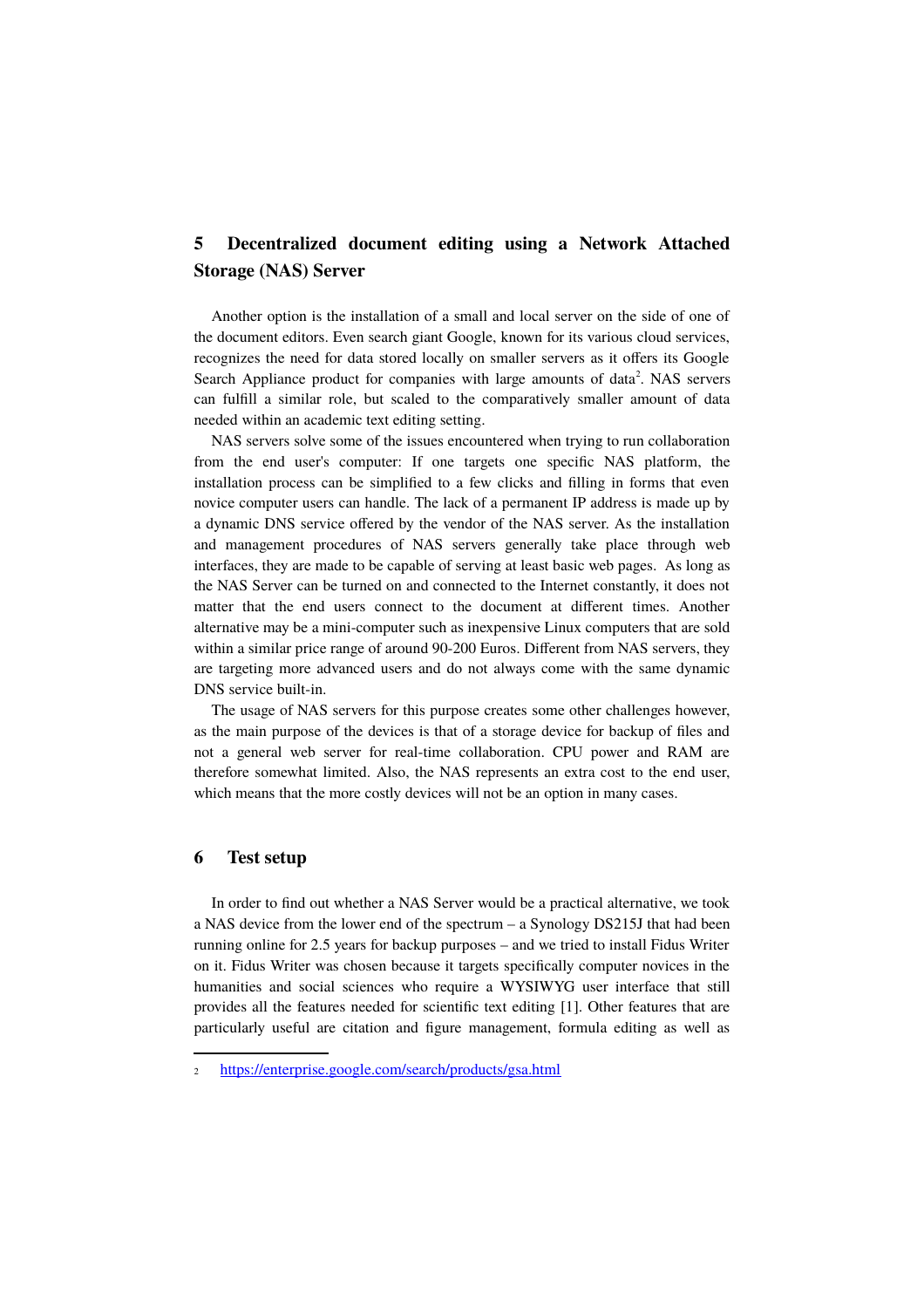export into a number of formats commonly used by journals, such as LaTeX and Open Document Text (ODT). It has also recently gained the ability to be combined with the peer-review management system Open Journal Systems (OJS) [2].

The DS215J has a 800 MhZ Marvell Armada 375 Dual Core CPU and 512 MB of RAM. Currently the successor version of the DS215J, the DS216J, sells for around 16[3](#page-4-0) Euros (May  $2017$ )<sup>3</sup>. The NAS was installed on a home network connected to the internet with a 51.4 MBit (Down)/10 MBit (Up) Deutsche Telekom connection, in northern Germany. Tests were performed from southern Sweden with a 55.5 MBit (Down)/47 MBit (up) Telecom 3 Sverige AB connection. Total air distance between NAS and connected computer was 271 km and this part of the world is generally known for having a good connection quality.

The installation process was relatively easy. However, we decided against trying to package the app properly for this initial test, as the purpose of the test was to see whether the hardware limits of the NAS would be an issue for speed or connectivity. Installing the application directly via the command line onto the Linux version already running on the device also proved challenging, as header files for libraries, etc. were missing. In the end we decided that the fastest way of arriving at our goal was to install a Debian *chroot* environment for which there was a community-built package available. The total package size of Fidus Writer was 235 MB at the time of the test, and even though the chroot environment needed to be installed as well, space was not an issue. The installation instructions provided with Fidus Writer $4$  are written for Ubuntu 16.04, and these proved to be close to, but not the exact same as what was needed for Debian Jessie. Most notably did we need to install a newer version of Node.js than what the packaging system provided us with. We were then able to set the system up, connecting it even with a MariaDB database provided by another standard package on the NAS. The NAS was also able to reprogram the router to give us access to the port we decided to run our application on from the outside. The entire installation was done remotely without physical access to the NAS.

## **7 Test results**

Our tests showed that at five clients could be connected to the NAS servers simultaneously and read/write the same document without any noticeable anomalies. We did not attempt to connect with more than five clients, as this number seemed more than sufficient for our purposes. While there were a few situations where the page would not load entirely the first time and it had to be reloaded, we attribute this

<span id="page-4-0"></span><sup>3</sup> [https://www.amazon.de/gp/offer-listing/B01BVDJGPE/ref=sr\\_1\\_1\\_olp?](https://www.amazon.de/gp/offer-listing/B01BVDJGPE/ref=sr_1_1_olp?ie=UTF8&qid=1495437805&sr=8-1&condition=new) [ie=UTF8&qid=1495437805&sr=8-1&condition=new](https://www.amazon.de/gp/offer-listing/B01BVDJGPE/ref=sr_1_1_olp?ie=UTF8&qid=1495437805&sr=8-1&condition=new)

<span id="page-4-1"></span><sup>4</sup> <https://github.com/fiduswriter/fiduswriter/blob/3.1.0/README.md>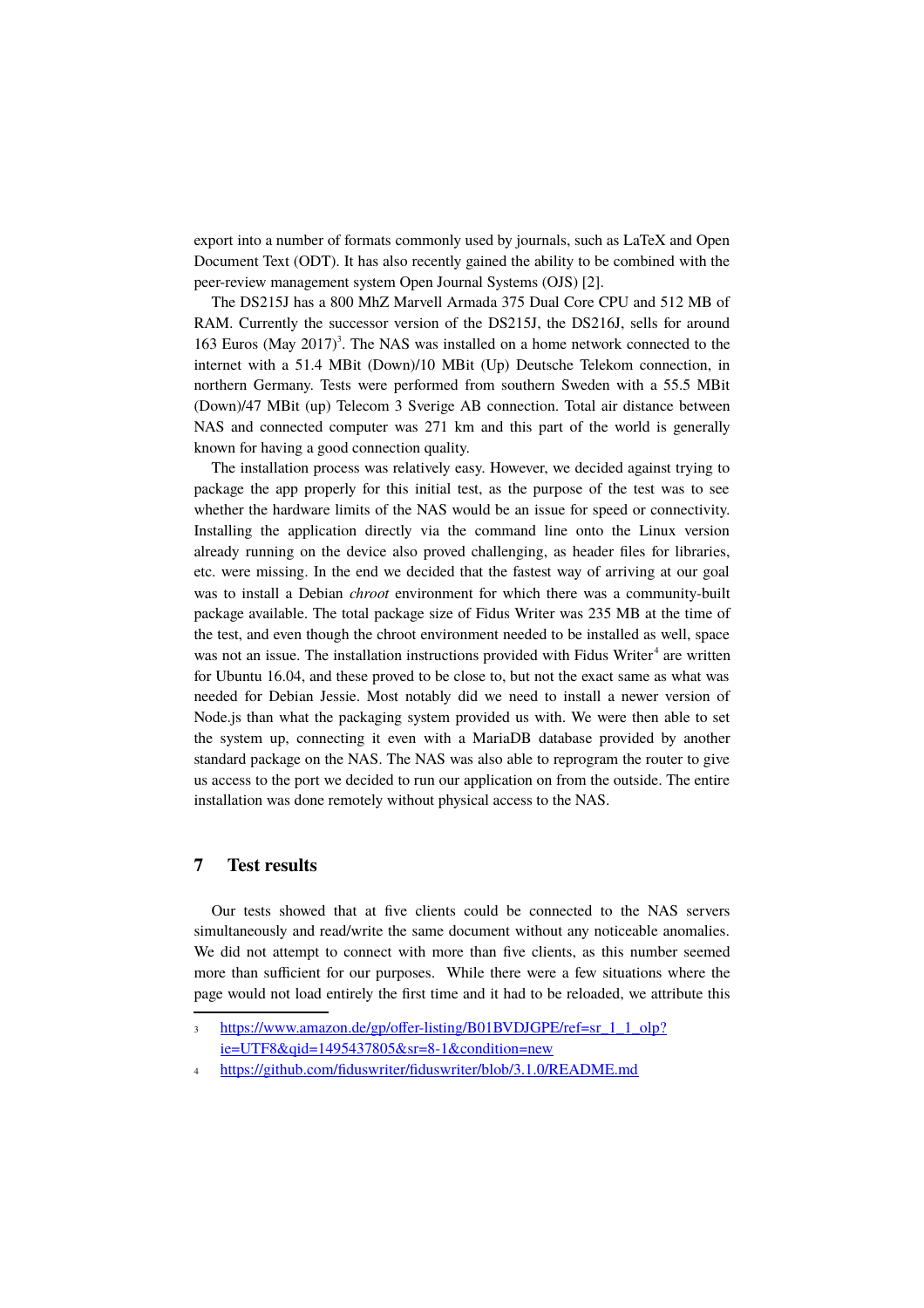to internet connection issues and not the NAS. The running of the combined Tornado/Django server for that makes out the backend of Fidus Writer and which is needed especially for the collaboration part, did not present a challenge to the NAS server.

Other parts of the editor – such as document export or import of citation sources in the BibTeX format – ran smoothly as well, but this was less of a surprise for us as we knew Fidus Writer had been programmed in client-heavy way, shifting most of the computing processes onto the client (browser) and only doing what is the minimum required on the server. Processes such as handling incoming document updates from clients and exporting/importing files are therefore implemented as much as possible in the browser and do not require server resources.

### **8 Conclusion**

Academic document production continues to be challenging, especially when dealing with confidential material and when wanting to write in a way that preserves semantic information to avoid problems in the later stages of the publication process. Running open source semantic editing software is challenging because not everyone has access to their own server or can trust companies running such servers for them. An installation of a semantic editing software on a NAS server seems in many cases to be a viable alternative, as our tests running Fidus Writer on a Synology DS215J showed. Client-heavy applications such as Fidus Writer are well-suited for the job, as they will only require the minimal amount necessary from the NAS-servers and perform all other calculations in the browser. Packaging Fidus Writer as an app for the Synology system remains to be done before usability studies of the setup can commence.

This was our first investigation into the viability of a NAS-based solution. A survey on what kinds of editors would be interested in such a solution is among the items we are currently evaluating. The packaging of Fidus Writer as an app seems to be timeconsuming and less of a technical challenge.

## **9 Acknowledgement**

This work was funded by DFG, grant no. SU 647/19-1 and AU 340/9-1; the OSCOSS project at GESIS and University Bonn [3]. We would also like to thank other project participants and Fidus Writer participants who made the current version of Fidus Writer possible. Among these are Mana Azamat, Niloofar Azizi, Daniel Frebel, Babak Hashemi, Firas Kassawat, Takuto Kojima, Aleksandr Korovin, Fakhri